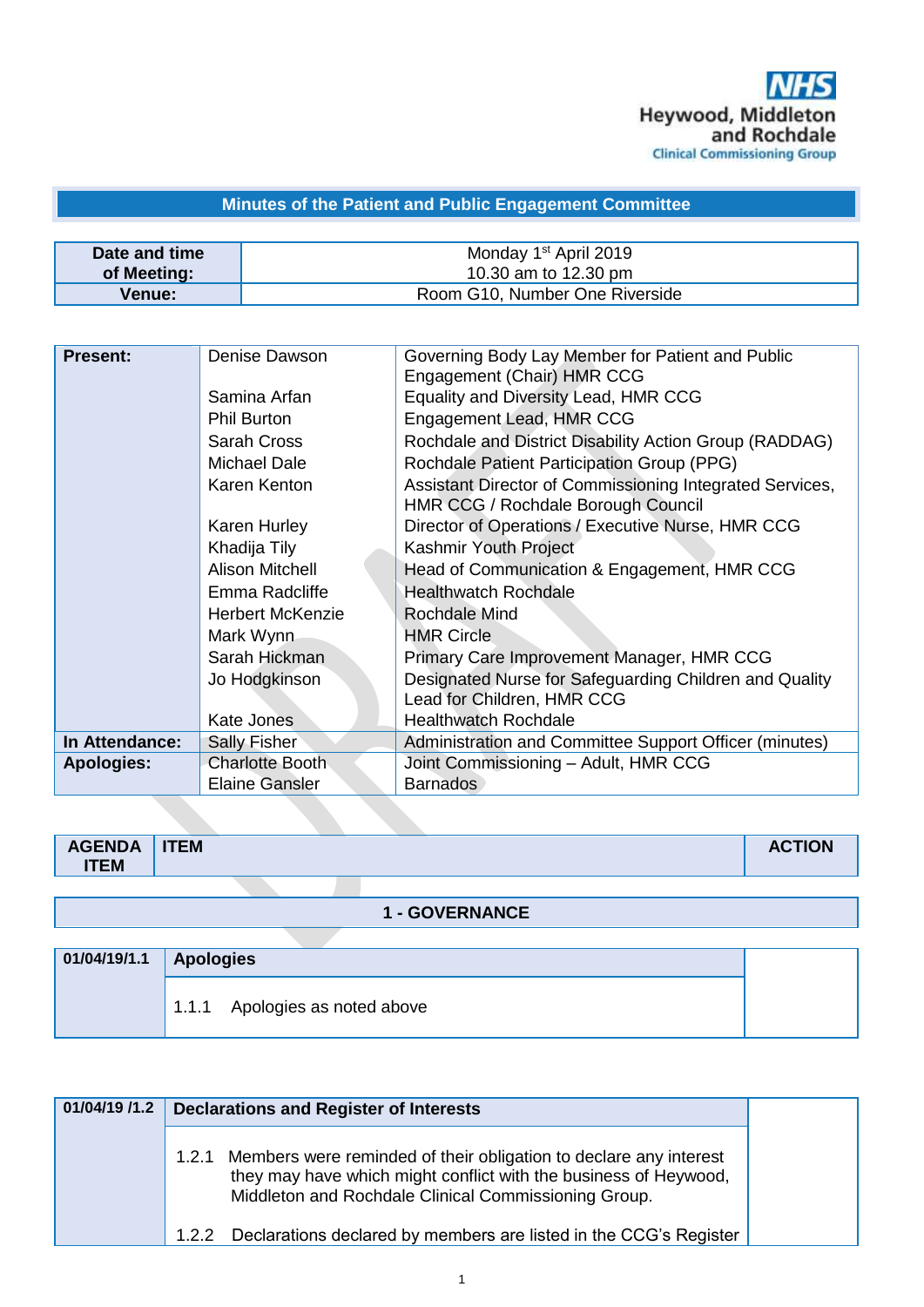| of Interests. The Register is available either via the Corporate<br>Affairs and Governance Manager or the CCG website at the<br>following link: Declarations of Interest Register |
|-----------------------------------------------------------------------------------------------------------------------------------------------------------------------------------|
| 1.2.3 The Chair requested any declarations of interests relating to<br>today's agenda.                                                                                            |
| 1.2.4 None were received.                                                                                                                                                         |
| 1.2.5 The Public and Patient Engagement Committee agreed to note<br>that there were no declarations of interest.                                                                  |

|  | 01/04/19/1.3 Minutes of the Patient and Public Engagement Committee on 7<br>January 2019                                                                                                                                                 |
|--|------------------------------------------------------------------------------------------------------------------------------------------------------------------------------------------------------------------------------------------|
|  | 1.3.1 The minutes of the meeting held on 7 January 2019 were agreed as<br>a true and accurate record. A formatting error was highlighted and<br>this will be amended. Members agreed to approve the minutes with<br>this amendment made. |

| 01/04/19/1.4 | <b>Matters Arising / Action Log Use of Chairs Actions</b>                                                  |  |
|--------------|------------------------------------------------------------------------------------------------------------|--|
|              | 1.4.1 The action log was reviewed and outstanding actions discussed.<br>Please see action log for details. |  |

| 01/04/19/1.5 | <b>Chair's Actions</b>                                                                                                                                                                                                                          |  |
|--------------|-------------------------------------------------------------------------------------------------------------------------------------------------------------------------------------------------------------------------------------------------|--|
|              | • Committee Self Assessment                                                                                                                                                                                                                     |  |
|              | 1.5.1 One Chair's action has taken place since the last meeting. The<br>2018/19 Committee Effectiveness Self Assessment was circulated<br>to members for comments. No comments were received, and this<br>was approved through Chair's actions. |  |
|              | 1.5.2 Members noted the approval of the above Chair's action.                                                                                                                                                                                   |  |

#### **2 - ITEMS FOR DECISION**

| 01/04/19/2.1 |       | <b>PPEC Terms of Reference</b>                                                                                                                                                                                                                                |
|--------------|-------|---------------------------------------------------------------------------------------------------------------------------------------------------------------------------------------------------------------------------------------------------------------|
|              |       | <b>Declaration of Interest: None</b>                                                                                                                                                                                                                          |
|              |       |                                                                                                                                                                                                                                                               |
|              |       | 2.1.1 The contents of the report were outlined.                                                                                                                                                                                                               |
|              | 2.1.2 | It was advised that the only change has been to remove the section<br>stating that "the Committee will elect a Vice Chair from the<br>membership" as Healthwatch have now been appointed.                                                                     |
|              | 2.1.3 | It was agreed that Voices for All will need to be removed from the<br>membership as the organisation will cease on 26 <sup>th</sup> April 2019.                                                                                                               |
|              |       | 2.1.4 The membership of voluntary and third sector organisations<br>representing older people was discussed. It was advised that Circle<br>is not specifically named to give some flexibility around membership<br>should other organisations wish to attend. |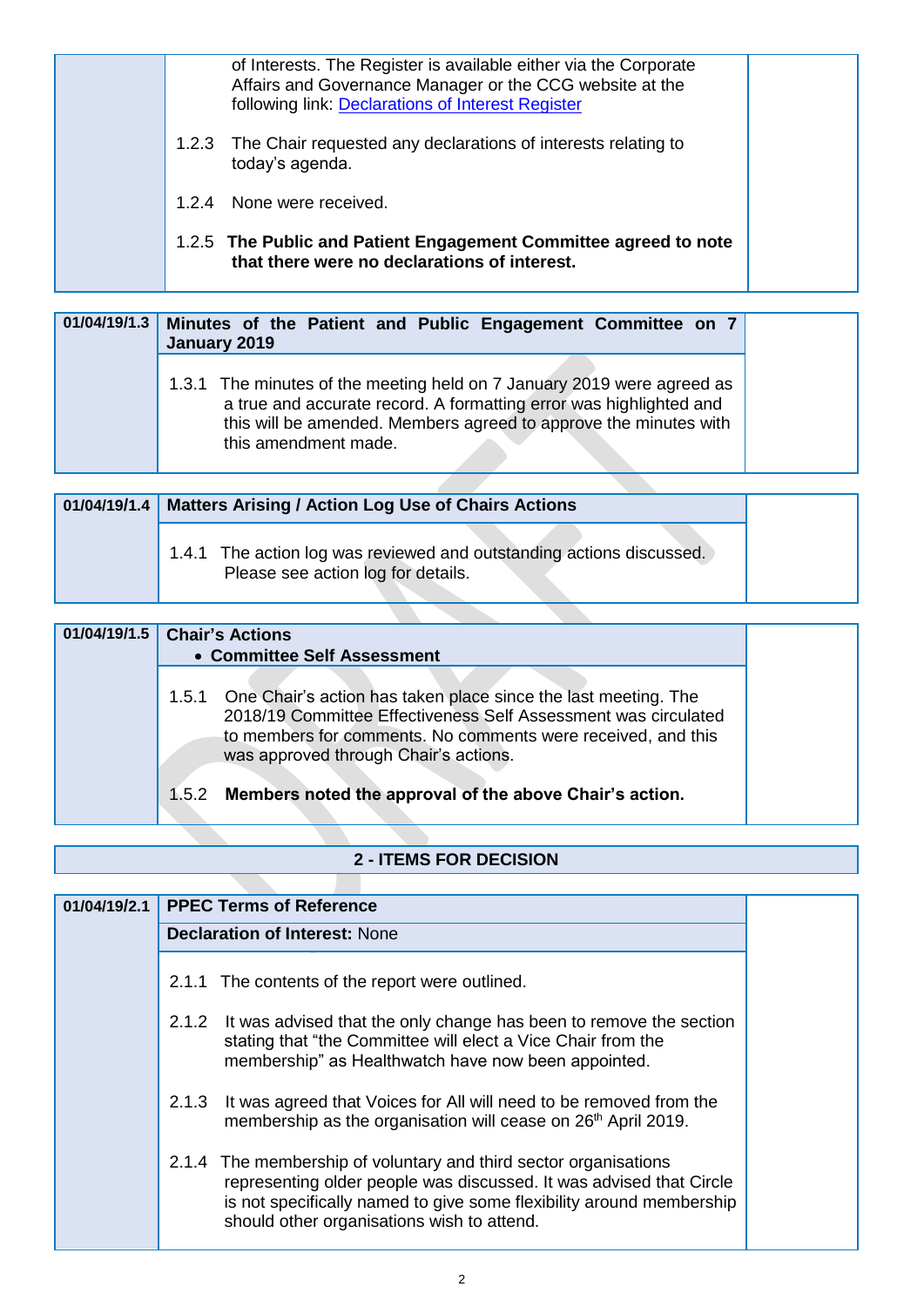| 2.1.5 | It was also noted that Circle is membership only and therefore is<br>not representative of all older people in the locality, which is a<br>requirement of Patient and Public Engagement Committee (PPEC)<br>membership. The Circle representative advised he also chairs the<br>Aging Well Partnership, which is open to all older people and<br>therefore fully inclusive. |           |
|-------|-----------------------------------------------------------------------------------------------------------------------------------------------------------------------------------------------------------------------------------------------------------------------------------------------------------------------------------------------------------------------------|-----------|
| 2.1.6 | The closure of Voices for All was discussed. Their PPEC<br>membership was to represent people with mental health diagnoses,<br>and as Mind also attend in this capacity no replacement<br>organisation will be necessary.                                                                                                                                                   |           |
| 2.1.7 | The future of groups facilitated by Voices for All was discussed. The<br>Asian lesbian, gay, bisexual, and transgender (LGBT) group will be<br>handed over to Touchstones who will seek further support for the<br>group.                                                                                                                                                   |           |
| 2.1.8 | LGBT representation at PPEC was discussed. Whether the LGBT<br>Foundation would attend was considered, however as a local<br>organisation needs to fulfil this role they would not be appropriate.                                                                                                                                                                          |           |
|       | 2.1.9 The Equality Diversity and Inclusion Lead and RADDAG<br>representative attend the local LGBT partnership steering group,<br>and it was agreed that they would provide feedback to PPEC in<br>order to ensure this area is acknowledged and included in the<br>meeting.                                                                                                |           |
|       | 2.1.10 A question was raised as to whether people attending the<br>counselling service run by Voices for All will be able to access an<br>alternative service was raised. The Mind representative and<br>Commissioner for Mental Health agreed they would follow this up.                                                                                                   | PS/RC     |
|       | 2.1.11 Members agreed that the terms of reference needed to be more<br>specific about LGBT representation on the task and finish group,<br>and it was decided that this would be updated to include the LGBT<br>Partnership Steering Group.                                                                                                                                 | <b>SF</b> |
|       | 2.1.12 Members agreed to note the contents of the report and<br>approve the updated Terms of Reference with the removal of<br>Voices for All and update to LGBT Partnership Steering Group<br>in the membership. The updated Terms of Reference will go to<br>Governing Body for ratification following these updates.                                                      | <b>DD</b> |

| 01/04/19/2.2 |       | <b>Annual Engagement Report</b>                                                                                                                                                                                                                                                        |  |  |
|--------------|-------|----------------------------------------------------------------------------------------------------------------------------------------------------------------------------------------------------------------------------------------------------------------------------------------|--|--|
|              |       | <b>Declaration of Interest: None</b>                                                                                                                                                                                                                                                   |  |  |
|              | 2.2.1 | The contents of the report and work that has taken place were<br>outlined.                                                                                                                                                                                                             |  |  |
|              |       | 2.2.2 It was advised that a new approach has been taken to formatting the<br>report in order to make it more accessible and user friendly to<br>members of the public. The Chair commended the Engagement<br>Lead on an excellent report, which she felt was more inviting to<br>read. |  |  |
|              | 2.2.3 | Members were asked to provide any further feedback to the                                                                                                                                                                                                                              |  |  |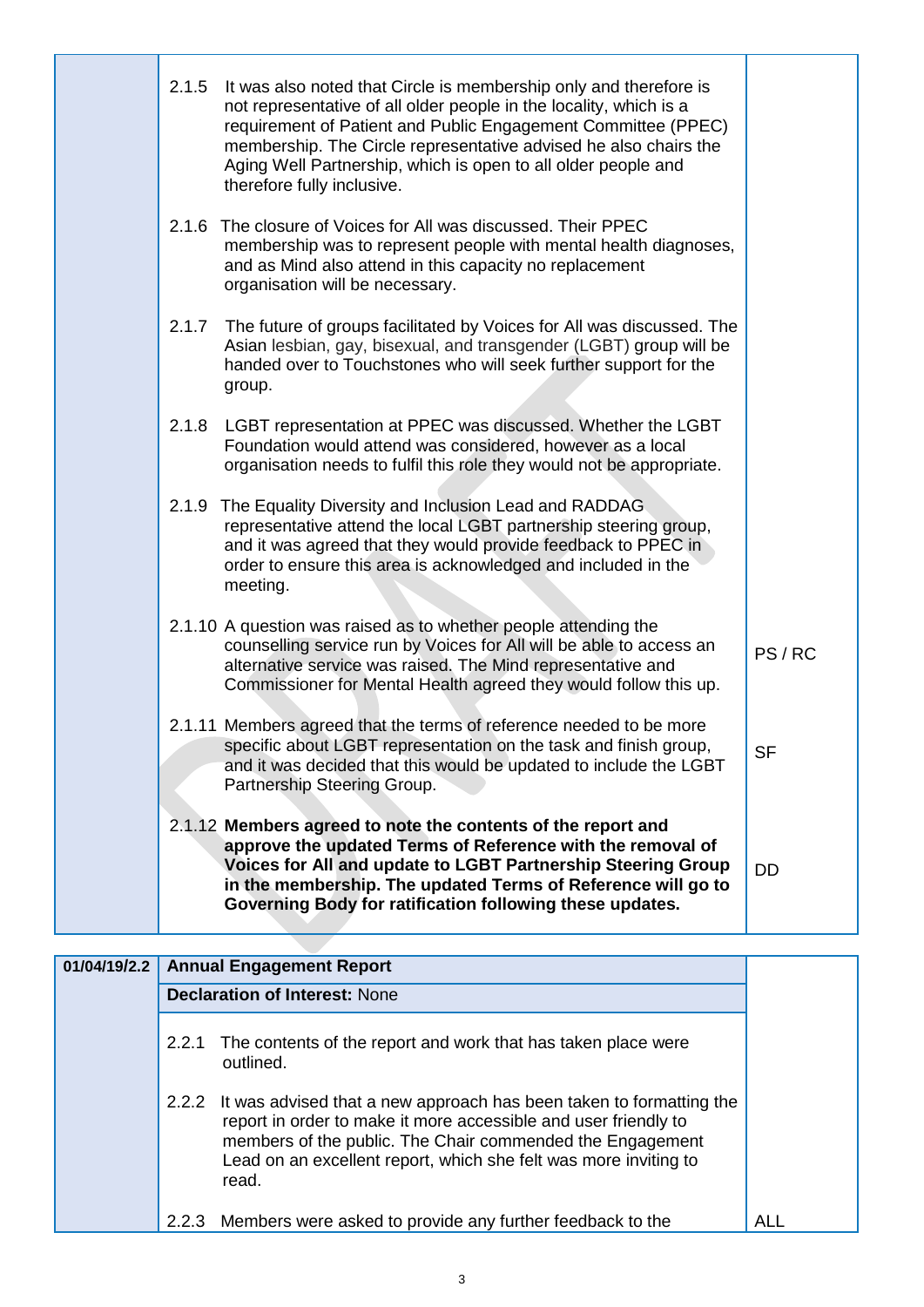| Engagement Lead for inclusion in the report. The finalised report<br>will then go to Governing Body for approval. |  |
|-------------------------------------------------------------------------------------------------------------------|--|
| 2.2.4 Members agreed to note the contents of the report.                                                          |  |

#### **3 - ITEMS FOR DISCUSSION**

| 01/04/19/3.1 | <b>Kirkholt Health Centre Update</b>                                           |  |
|--------------|--------------------------------------------------------------------------------|--|
|              | <b>Declaration of Interest: None</b>                                           |  |
|              | 3.1.1 The contents of the paper were outlined.                                 |  |
|              | 3.1.2 It was advised that the project is now progressing after some<br>delays. |  |
|              | 3.1.3 Members agreed to note the contents of the report.                       |  |

| 01/04/19/3.2 | <b>Improvement and Assessment Framework Score</b>                                                                                                                                                                                                               |           |
|--------------|-----------------------------------------------------------------------------------------------------------------------------------------------------------------------------------------------------------------------------------------------------------------|-----------|
|              | <b>Declaration of Interest: None</b>                                                                                                                                                                                                                            |           |
|              | A verbal update was provided.<br>3.2.1                                                                                                                                                                                                                          |           |
|              | 3.2.2 The CCG's self-assessment has now been submitted to NHS<br>England for verification. They will do this based on information<br>from the CCG's Annual Engagement Report and website.                                                                       |           |
|              | There are 40 key lines of enquiry to complete, and based on the<br>3.2.3<br>CCG's assessment it is hoped that it will be scored either green or<br>outstanding once verified. Results should be received in July 2019<br>and will be fed back to the Committee. | <b>PB</b> |
|              | 3.2.4 Members agreed to note the verbal update provided.                                                                                                                                                                                                        |           |

### **4 - COMMUNICATIONS**

| 01/04/19/4.1 |       | <b>Task and Finish Group Update</b>                                                                                                           |
|--------------|-------|-----------------------------------------------------------------------------------------------------------------------------------------------|
|              |       | <b>Declaration of Interest: None</b>                                                                                                          |
|              | 4.1.1 | No activity has taken place and therefore there was no update.                                                                                |
|              | 4.1.2 | It was advised that some work around mental health services is<br>planned, and PPEC involvement will be requested once the scope<br>is known. |
|              | 4.1.3 | Members agreed to note the verbal update provided.                                                                                            |

|      | 01/04/19/4.2 Integrated Commissioning and Primary Care Business Engagement |  |
|------|----------------------------------------------------------------------------|--|
| 84.3 | Update                                                                     |  |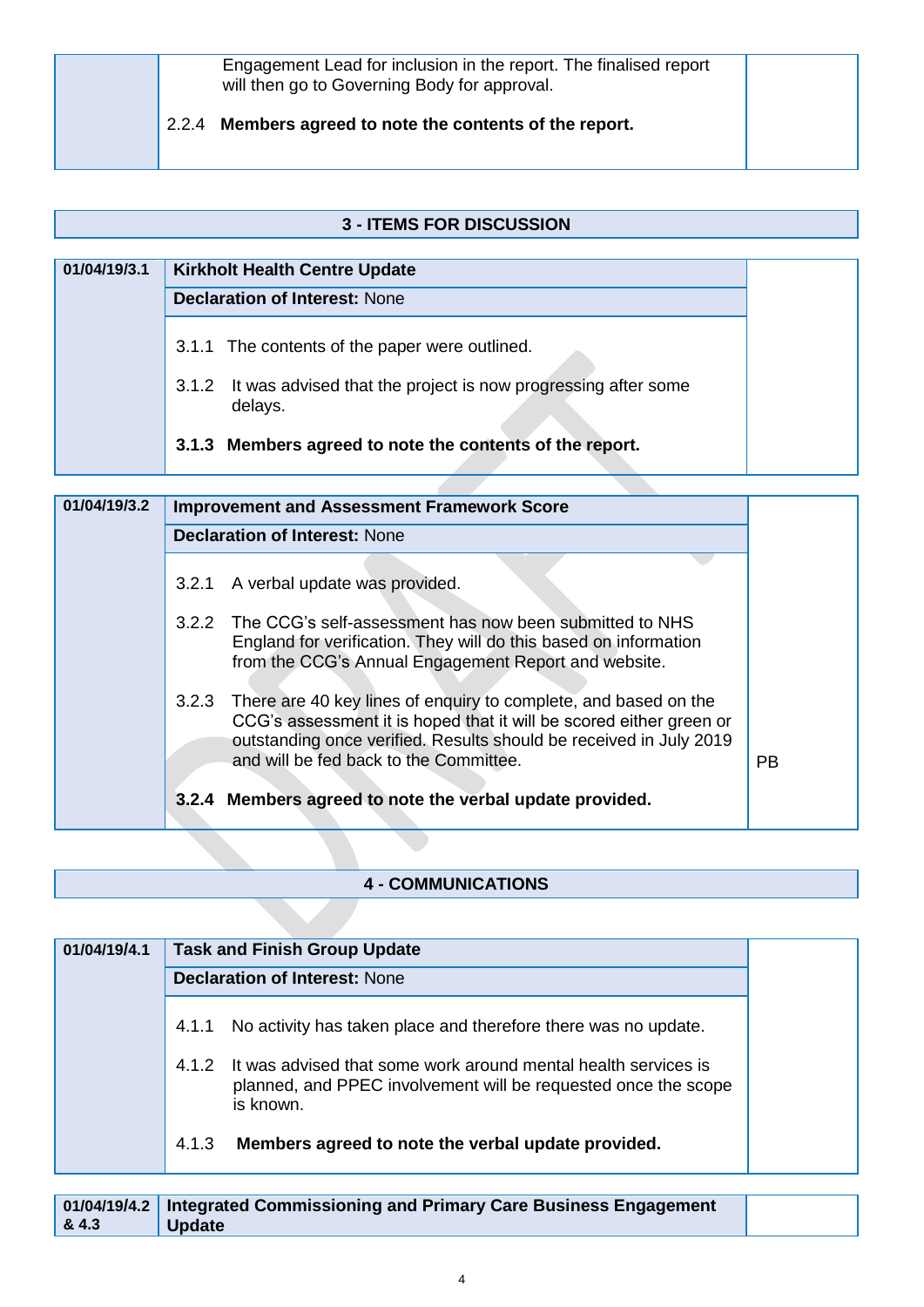| The contents of the report were outlined and key areas highlighted.<br>4.2.2 A GP survey on understanding of Improving Access to<br>Psychological Therapies (IAPT) and mental health services<br>revealed some lack of knowledge, and therefore GP training around<br>this is being implemented.<br>Care Quality Commission inspections for all practices in the locality<br>have been reported as good, which was felt to be reassuring.<br>4.2.4 A dementia strategy is being developed, and commissioners are<br>working closely with Greater Manchester (GM) to ensure alignment<br>to GM principles. Steering groups are being held and are attended<br>by patients and carers, including those with early onset and rarer<br>forms of dementia. Some people with dementia have also been<br>interviewed about their experiences.<br>Steering group members have been recruited through the<br>Alzheimer's Society, and it was noted that there are other local<br>organisations who support people with dementia who may be<br><b>ALL</b><br>interested in attending. Members were invited to share information<br>about this work with any other members of the public who may wish<br>to attend.<br>Two transformation schemes are about to commence. The Safe<br>Haven for mental health patients has recently soft launched and is<br>open to patients. There will be an official public launch of the<br>service later in the year. This provides an out of hours service for<br>mental health patients in crisis, and Pennine Care NHS Foundation<br>Trust (PCFT) communications team are producing some<br>information about this.<br>The Open Door Scheme is also about to launch and aims to support<br>the wider mental health system by reducing pressure on IAPT<br>waiting lists. Again, PCFT are leading on the communications<br>around this service<br>Strategic work around adult mental health services is taking place,<br>with a proposal to base the adult model on the existing children's<br>Thrive model. Commissioners are currently exploring what services<br>are already present within the locality and how these can be<br>utilised.<br>Members agreed to note the contents of the report provided. |       | <b>Declaration of Interest: None</b> |
|-----------------------------------------------------------------------------------------------------------------------------------------------------------------------------------------------------------------------------------------------------------------------------------------------------------------------------------------------------------------------------------------------------------------------------------------------------------------------------------------------------------------------------------------------------------------------------------------------------------------------------------------------------------------------------------------------------------------------------------------------------------------------------------------------------------------------------------------------------------------------------------------------------------------------------------------------------------------------------------------------------------------------------------------------------------------------------------------------------------------------------------------------------------------------------------------------------------------------------------------------------------------------------------------------------------------------------------------------------------------------------------------------------------------------------------------------------------------------------------------------------------------------------------------------------------------------------------------------------------------------------------------------------------------------------------------------------------------------------------------------------------------------------------------------------------------------------------------------------------------------------------------------------------------------------------------------------------------------------------------------------------------------------------------------------------------------------------------------------------------------------------------------------------------------------------------------------------------------------------------|-------|--------------------------------------|
|                                                                                                                                                                                                                                                                                                                                                                                                                                                                                                                                                                                                                                                                                                                                                                                                                                                                                                                                                                                                                                                                                                                                                                                                                                                                                                                                                                                                                                                                                                                                                                                                                                                                                                                                                                                                                                                                                                                                                                                                                                                                                                                                                                                                                                         | 4.2.1 |                                      |
|                                                                                                                                                                                                                                                                                                                                                                                                                                                                                                                                                                                                                                                                                                                                                                                                                                                                                                                                                                                                                                                                                                                                                                                                                                                                                                                                                                                                                                                                                                                                                                                                                                                                                                                                                                                                                                                                                                                                                                                                                                                                                                                                                                                                                                         |       |                                      |
|                                                                                                                                                                                                                                                                                                                                                                                                                                                                                                                                                                                                                                                                                                                                                                                                                                                                                                                                                                                                                                                                                                                                                                                                                                                                                                                                                                                                                                                                                                                                                                                                                                                                                                                                                                                                                                                                                                                                                                                                                                                                                                                                                                                                                                         | 4.2.3 |                                      |
|                                                                                                                                                                                                                                                                                                                                                                                                                                                                                                                                                                                                                                                                                                                                                                                                                                                                                                                                                                                                                                                                                                                                                                                                                                                                                                                                                                                                                                                                                                                                                                                                                                                                                                                                                                                                                                                                                                                                                                                                                                                                                                                                                                                                                                         |       |                                      |
|                                                                                                                                                                                                                                                                                                                                                                                                                                                                                                                                                                                                                                                                                                                                                                                                                                                                                                                                                                                                                                                                                                                                                                                                                                                                                                                                                                                                                                                                                                                                                                                                                                                                                                                                                                                                                                                                                                                                                                                                                                                                                                                                                                                                                                         | 4.2.5 |                                      |
|                                                                                                                                                                                                                                                                                                                                                                                                                                                                                                                                                                                                                                                                                                                                                                                                                                                                                                                                                                                                                                                                                                                                                                                                                                                                                                                                                                                                                                                                                                                                                                                                                                                                                                                                                                                                                                                                                                                                                                                                                                                                                                                                                                                                                                         | 4.2.6 |                                      |
|                                                                                                                                                                                                                                                                                                                                                                                                                                                                                                                                                                                                                                                                                                                                                                                                                                                                                                                                                                                                                                                                                                                                                                                                                                                                                                                                                                                                                                                                                                                                                                                                                                                                                                                                                                                                                                                                                                                                                                                                                                                                                                                                                                                                                                         | 4.2.7 |                                      |
|                                                                                                                                                                                                                                                                                                                                                                                                                                                                                                                                                                                                                                                                                                                                                                                                                                                                                                                                                                                                                                                                                                                                                                                                                                                                                                                                                                                                                                                                                                                                                                                                                                                                                                                                                                                                                                                                                                                                                                                                                                                                                                                                                                                                                                         | 4.2.8 |                                      |
|                                                                                                                                                                                                                                                                                                                                                                                                                                                                                                                                                                                                                                                                                                                                                                                                                                                                                                                                                                                                                                                                                                                                                                                                                                                                                                                                                                                                                                                                                                                                                                                                                                                                                                                                                                                                                                                                                                                                                                                                                                                                                                                                                                                                                                         | 4.2.9 |                                      |

| 01/04/19/4.4 | <b>Equality and Diversity Update</b>                                                                                                                                                                                                                               |  |
|--------------|--------------------------------------------------------------------------------------------------------------------------------------------------------------------------------------------------------------------------------------------------------------------|--|
|              | <b>Declaration of Interest: None</b>                                                                                                                                                                                                                               |  |
|              | 4.4.1 A verbal update was provided on work done by the Equality and<br>Diversity Lead for the CCG.                                                                                                                                                                 |  |
|              | 4.4.2 HMR CCG and the local authority have signed up to the GM<br>commitment to the Workforce Race Equality Standard (WRES), and<br>the Equality and Diversity Lead has attended the wider leadership<br>team meeting in order to support colleagues in this area. |  |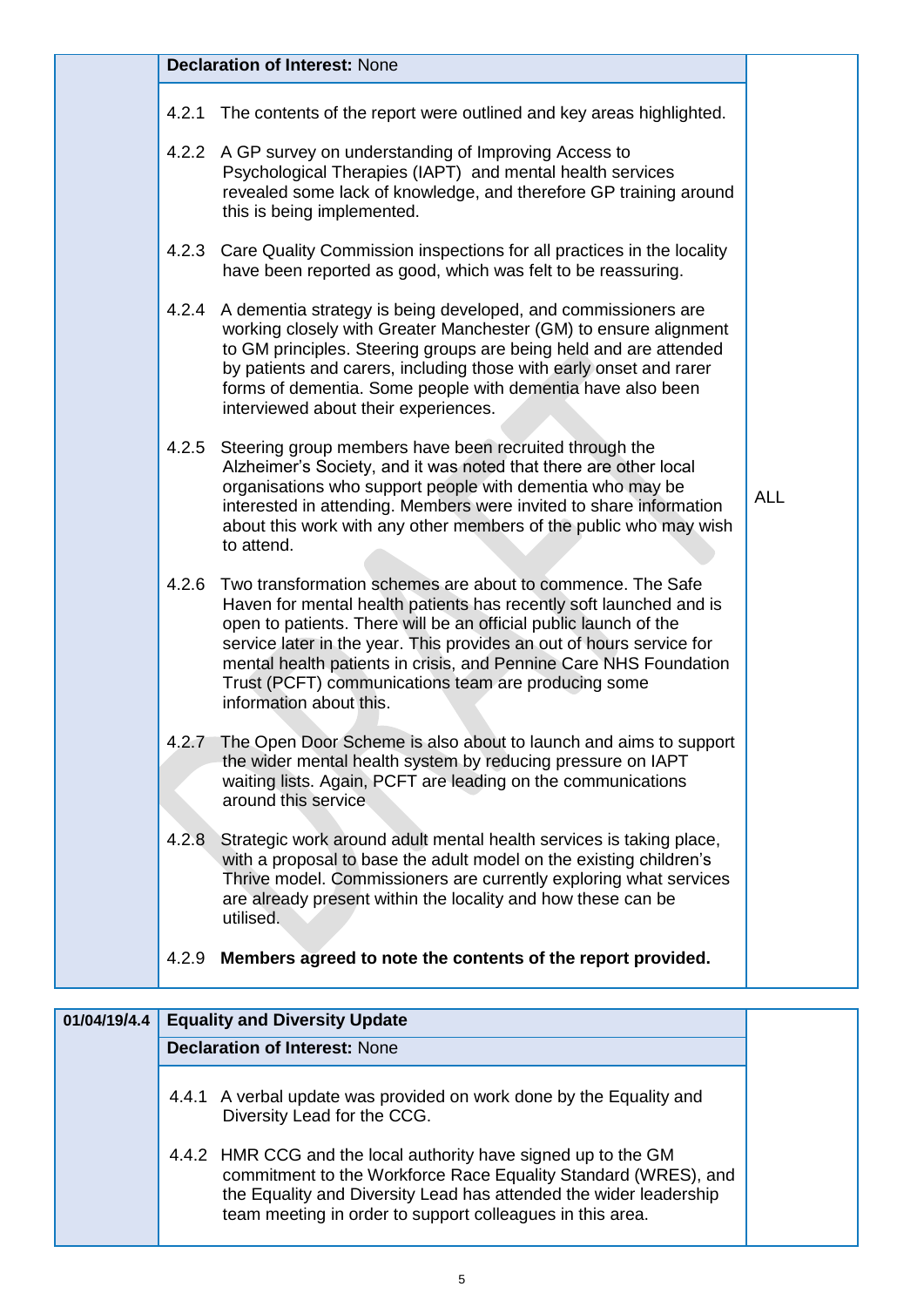|       | 4.4.3 The CCG's Equality and Diversity lead is the only WRES expert in a<br>commissioning context within GM, and therefore also acts as a<br>point of contact for other GM CCGs.                                                                                                                                                                                                                 |           |
|-------|--------------------------------------------------------------------------------------------------------------------------------------------------------------------------------------------------------------------------------------------------------------------------------------------------------------------------------------------------------------------------------------------------|-----------|
|       | 4.4.4 A meeting has taken place with Pennine Care Foundation Trust<br>regarding compliance with equality monitoring and the accessible<br>information standard. There are reported to be system and capacity<br>issues, however the board have advised they are committed to<br>making improvements and are reporting progress back to the<br>Mental Health Performance and Quality Group.       |           |
|       | 4.4.5 Work around HIV is taking place with Public Health, issues are<br>noted particularly around refugees and asylum seekers.                                                                                                                                                                                                                                                                   |           |
|       | 4.4.6 Several engagement events have taken place, including two for<br>black history month and two for LGBT history month, which were<br>reported to be quite well attended. An outcome of the LGBT event<br>was that a transgender policy is needed. Details of further<br>engagement events advancing equalities across HMR will be<br>shared with members.                                    | <b>SA</b> |
|       | 4.4.7 A joint equality strategy is being developed by the CCG and local<br>authority, and staff and leadership engagement events are planned.                                                                                                                                                                                                                                                    |           |
| 4.4.8 | RADDAG are supporting RBC around equality and diversity, and<br>advised that there is some work to be done to ensure both<br>organisations are performing at the required standard. The local<br>authority have expressed commitment and enthusiasm for this<br>work, and CCG areas of good practice will be shared with them. A<br>steering group has also been set up to support in this area. |           |
|       | 4.4.9 A new leadership champion programme is being rolled out, and will<br>be incorporated into the framework of excellence.                                                                                                                                                                                                                                                                     |           |
|       | 4.4.10 A dementia workshop has been organised and will be attended by<br>CCG and local authority staff. An Equality Impact Assessment will<br>be developed during this.                                                                                                                                                                                                                          |           |
|       | 4.4.11 A transgender workshop is planned in order to develop a<br>transgender policy. The GM policy will be closely referenced but<br>tailored to meet local needs. The workshop will be attended by<br>social care and health commissioners and the Local Care<br>Organisation have also expressed an interest. Feedback will be<br>provided to PPEC.                                           | <b>SA</b> |
|       | 4.4.12 Work around support for asylum seekers and refugees is also<br>taking place to ensure that appropriate support is available and<br>accessible. Feedback will be provided to PPEC.                                                                                                                                                                                                         | <b>SA</b> |
|       | 4.4.13 Members agreed to note the verbal update provided.                                                                                                                                                                                                                                                                                                                                        |           |
|       |                                                                                                                                                                                                                                                                                                                                                                                                  |           |

| 01/04/19/4.5i Third Sector Members Update - Mind                       |  |
|------------------------------------------------------------------------|--|
| <b>Declaration of Interest: None</b>                                   |  |
| 4.5.1. The contents of the paper were summarised.                      |  |
| 4.5.2.i Get Active For Life, which promotes activity to those with low |  |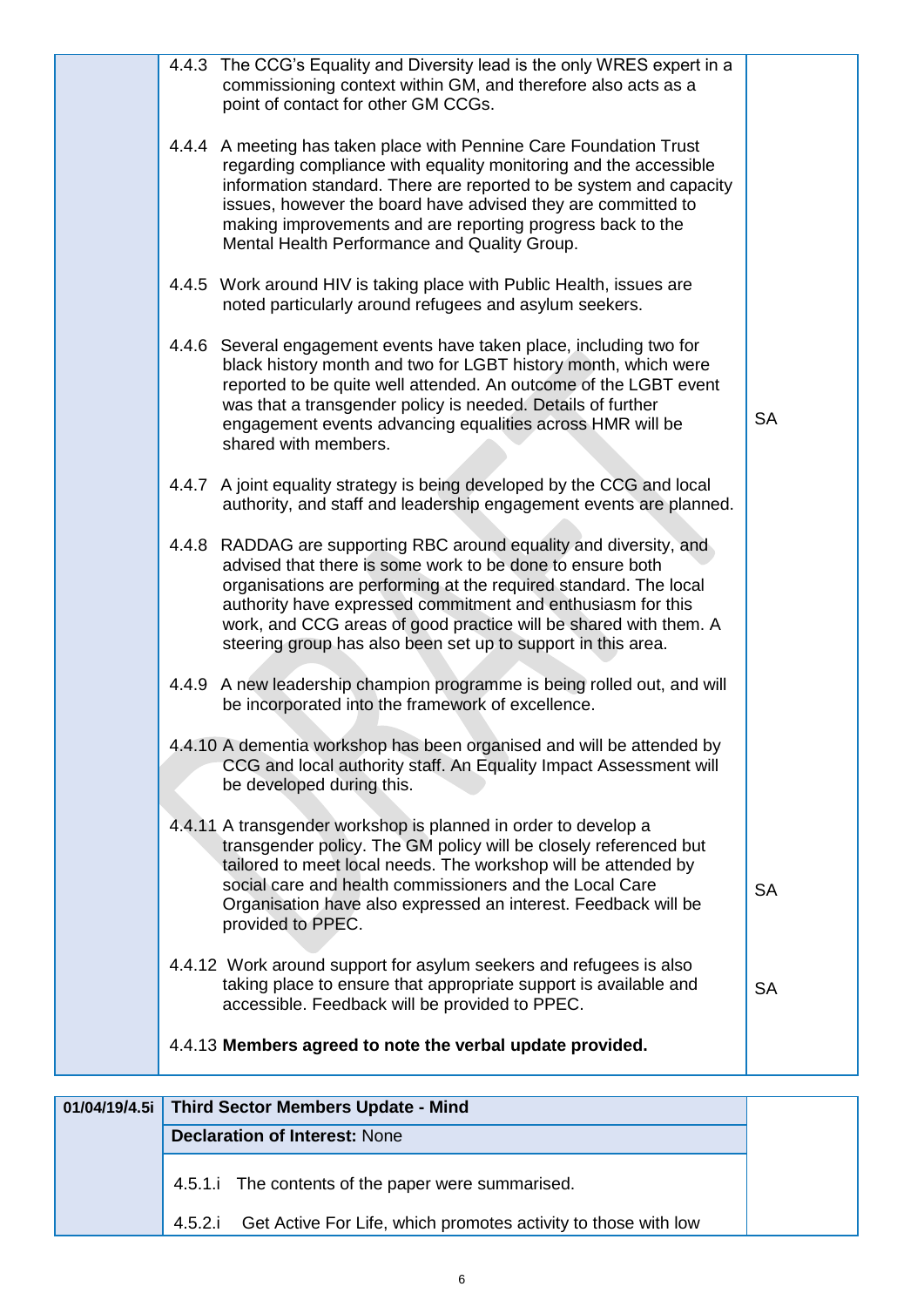|  | 4.5.6.i | Members agreed to note the contents of the report.                                                                                                                                                                                                                                                                                                                                                              |                        |
|--|---------|-----------------------------------------------------------------------------------------------------------------------------------------------------------------------------------------------------------------------------------------------------------------------------------------------------------------------------------------------------------------------------------------------------------------|------------------------|
|  | 4.5.5.i | Mind and HMR Circle are working in partnership to set up the<br>Khushi Day Service for people from Black, Asian and Minority<br>Ethnic (BAME) communities living with dementia or concerned<br>about their memory.                                                                                                                                                                                              |                        |
|  | 4.5.4.i | The Engage 2 conference took place on 27 <sup>th</sup> March 2019. Some<br>issues were raised about asylum seekers and refugees access to<br>over the counter medications that will no longer be prescribed,<br>which will be fed back to the Medicines Optimisation team. Some<br>concerns about some elements of GP services were also raised<br>and these will be referred to the relevant team to consider. | <b>PB</b><br><b>SA</b> |
|  | 4.5.3.i | 132 people have accessed the programme since then. This will<br>run until September 2020.<br>Public Health funding has been continued for suicide prevention<br>work, and training courses are being made available for anyone<br>who wishes to attend. Details of the courses will be shared on the<br>CCG website.                                                                                            | PS/AM                  |
|  |         | incomes and sedentary lifestyles, launched in January 2019, and                                                                                                                                                                                                                                                                                                                                                 |                        |

| 01/04/19/4.5ii | <b>Third Sector Members Update - RADDAG</b>                                                                                                                                                                                                                                                                                                                               |
|----------------|---------------------------------------------------------------------------------------------------------------------------------------------------------------------------------------------------------------------------------------------------------------------------------------------------------------------------------------------------------------------------|
|                | <b>Declaration of Interest: None</b>                                                                                                                                                                                                                                                                                                                                      |
|                | 4.5.1.ii The contents of the paper were summarised and key points<br>highlighted.                                                                                                                                                                                                                                                                                         |
|                | 4.5.2. The low response to the loneliness survey was discussed. The<br>majority of responders were engaged in RADDAG activities and<br>so did not report feeling lonely.                                                                                                                                                                                                  |
|                | 4.5.3.ii. How to reach a wider number of people, including those who did<br>not generally engage in the community was considered.<br>Suggestions were made about reaching people through district<br>nurses, GPs and the postal service. The Lighthouse project hold<br>a community services event on 17th May 2019 which may also be<br>useful in attracting new people. |
|                | Members agreed to note the contents of the report.<br>4.5.4.ii                                                                                                                                                                                                                                                                                                            |

|  | 01/04/19/4.5iii   Third Sector Members Update - Voices for All |                                                                                   |
|--|----------------------------------------------------------------|-----------------------------------------------------------------------------------|
|  |                                                                | <b>Declaration of Interest: None</b>                                              |
|  |                                                                | 4.5.1.iii Voices for All did not attend and therefore no report was<br>submitted. |

| 01/04/19/4.5iv   Third Sector Members Update - Healthwatch         |       |
|--------------------------------------------------------------------|-------|
| <b>Declaration of Interest: None</b>                               |       |
| 4.5.1.iv A verbal update was provided.                             |       |
| 4.5.2.iv A press release regarding the 360 Stakeholder Review 2018 | ER/SF |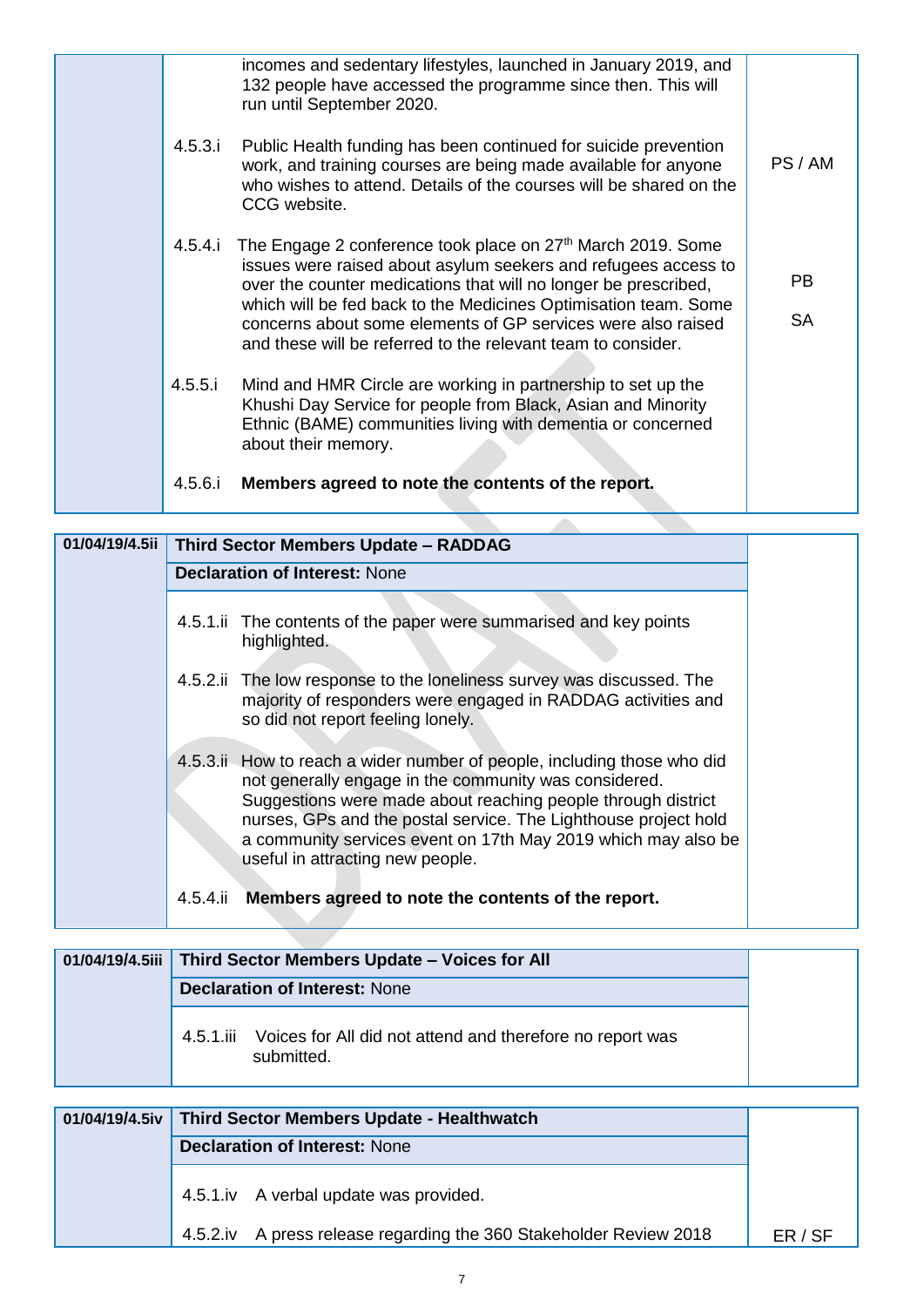|  |             | was published on Friday 29 <sup>th</sup> March 2019 and will be shared<br>with members.                                                                                                                                                |           |
|--|-------------|----------------------------------------------------------------------------------------------------------------------------------------------------------------------------------------------------------------------------------------|-----------|
|  | $4.5.3$ .iv | 19 responses were received, resulting in five recommendations<br>that will be incorporated into the Healthwatch work plan going<br>forward.                                                                                            |           |
|  |             | 4.5.4.iv A survey about the NHS England long term plan and use of<br>£20b for NHS services in England will be carried out. Focus<br>groups for people with dementia and learning disabilities will be<br>held and fed into the survey. |           |
|  |             | 4.5.5.iv The CAMHS review is now complete, and over 100 responses<br>were received from parents in Rochdale. The report will be<br>finalised by the end of April 2019 and shared with members.                                         | <b>ER</b> |
|  |             | 4.5.6.iv A new updated Healthwatch website has now been launched.                                                                                                                                                                      |           |
|  |             | 4.5.7.iv Nine Enter and View inspections took place in 2018/19, and a<br>summary report will be available by the end of April 2019. This<br>will be available on the Healthwatch website.                                              |           |
|  | 4.5.8.iv    | Members agreed to note the verbal update provided.                                                                                                                                                                                     |           |

|  | 01/04/19/4.5v Third Sector Members Update - KYP                                      |
|--|--------------------------------------------------------------------------------------|
|  | <b>Declaration of Interest: None</b>                                                 |
|  | 4.5.1.v KYP did not attend and no report was submitted so no update<br>was provided. |

| 01/04/19/4.5vi |          | <b>Third Sector Members Update - Circle</b>                                                                                                                                                                                                                   |         |
|----------------|----------|---------------------------------------------------------------------------------------------------------------------------------------------------------------------------------------------------------------------------------------------------------------|---------|
|                |          | <b>Declaration of Interest: None</b>                                                                                                                                                                                                                          |         |
|                |          |                                                                                                                                                                                                                                                               |         |
|                | 4.5.1.vi | The contents of the report were summarised.                                                                                                                                                                                                                   |         |
|                |          | 4.5.2. vi The Aging Well Partnership are working with Public Health to<br>carry out a mapping exercise of older people's services in HMR<br>with the aim of reaching and engaging with the as many older<br>people in the areas as possible.                  |         |
|                |          | 4.5.3. vi Two events have taken place to seek opinions from older people<br>on services. Feedback will be collated to formulate a broader<br>Aging Well strategy for the locality, with the aim of being<br>awarded Aging Well status.                        |         |
|                |          | 4.5.4.vi Circle have agreed for Voices for All to transfer running of a<br>lunch club to them when they cease to operate, and while Circle<br>are not able to facilitate this in the long term they propose to<br>support the group to become self governing. |         |
|                |          | 4.5.5. vi New volunteer drivers are being sought, and information about<br>the service will be shared with members for them to<br>disseminate. It was noted that Circle services are all self funded<br>with the exception of volunteer drivers.              | MW / SF |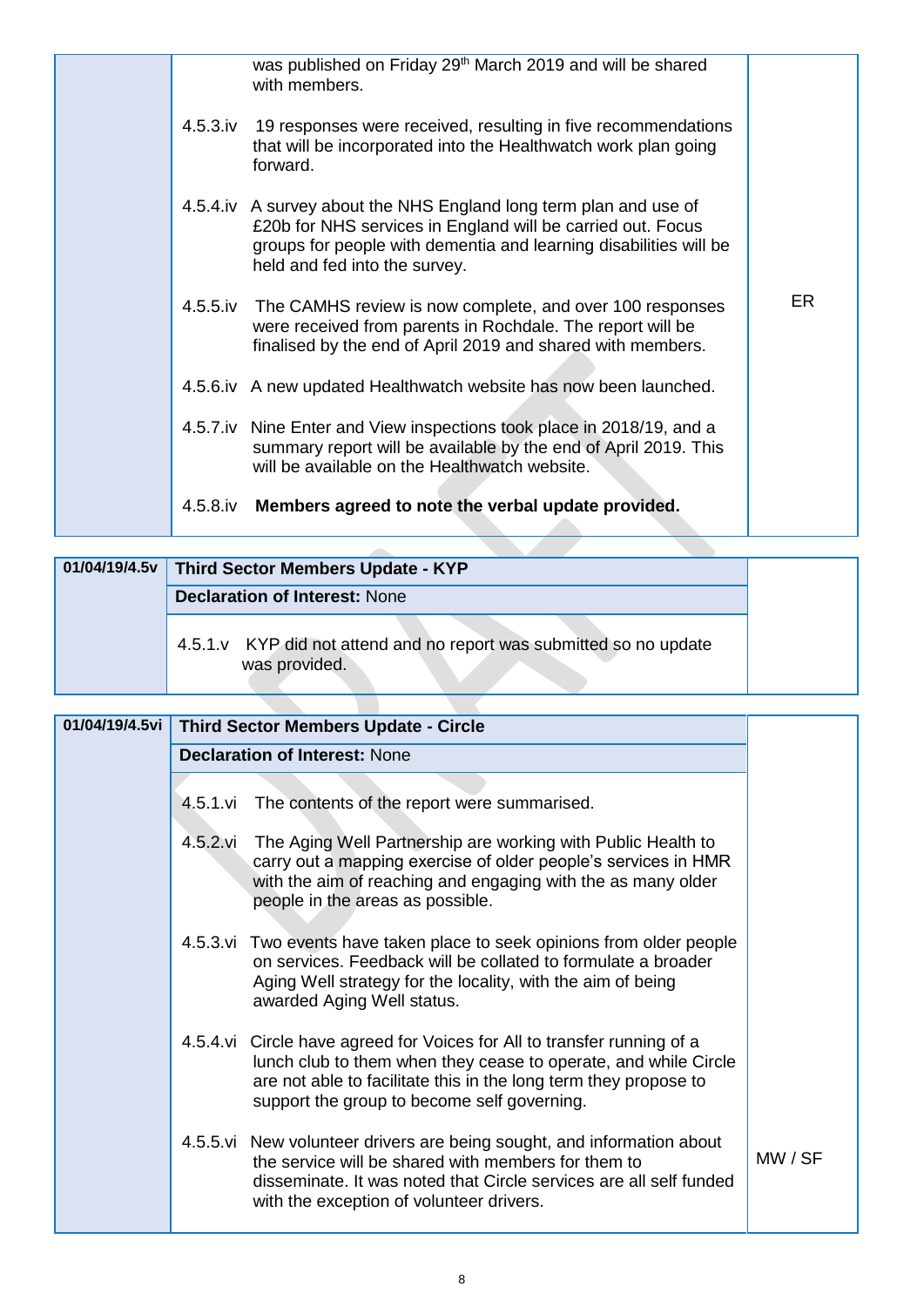|  | 4.5.6.vi | Meadowfield lunch club has changed venue and will now be<br>held at St Ann's church hall.                       |  |
|--|----------|-----------------------------------------------------------------------------------------------------------------|--|
|  |          | 4.5.7 vi Circle currently have a live bid for funding to support people<br>experiencing social isolation.       |  |
|  |          | 4.5.8.vi A piece of research work exploring the impact of the volunteer<br>driver service will begin this year. |  |
|  | 4.5.9.vi | Members agreed to note the contents of the report.                                                              |  |

|           | 01/04/19/4.5vii   Third Sector Members Update - PPG                                                                                                                                                                                                                                             |           |
|-----------|-------------------------------------------------------------------------------------------------------------------------------------------------------------------------------------------------------------------------------------------------------------------------------------------------|-----------|
|           | <b>Declaration of Interest: None</b>                                                                                                                                                                                                                                                            |           |
| 4.5.1.vii | A verbal update was provided, and it was advised that a paper<br>report will be produced and shared via the Engagement Lead<br>and Administration Officer.                                                                                                                                      | MD / SF   |
|           | 4.5.2. vii The Rochdale PPG meet every three months, and significant<br>areas of recent discussion have covered DNAs (did not<br>attends), Pain Management Solutions service, and how to<br>attract more members to PPGs.                                                                       |           |
|           | 4.5.3. vii The importance of Practice Manager (PM) support in the<br>running of the PPGs was discussed. It was advised that core<br>contracts state that it is advantageous and of benefit for PMs<br>to help support PPGs, and CQC inspections also report on<br>whether a practice has a PPG. |           |
|           | 4.5.4. vii The Rochdale PPG is running successfully, however the<br>Heywood and Middleton (H&M) group has now ceased to<br>exist. There has been an open invitation for H&M patients to<br>attend the Rochdale group, however there has not been any<br>uptake on this.                         |           |
|           | 4.5.5. vii The Chair of the H&M group has expressed an interest in<br>restarting the group, and a meeting with the Chair of the<br>Rochdale group and CCG's Engagement Lead has been<br>planned to discuss this further. The outcome of this meeting<br>will be shared with members.            | <b>MD</b> |
|           | 4.5.6. vii Members agreed to note the verbal update provided.                                                                                                                                                                                                                                   |           |

| 01/04/19/4.5viii   Third Sector Members Update - Barnados                                                                                                                                                   |    |
|-------------------------------------------------------------------------------------------------------------------------------------------------------------------------------------------------------------|----|
| <b>Declaration of Interest: None</b>                                                                                                                                                                        |    |
| 4.5.1 viii Barnados did not attend and did not submit a report, therefore<br>no update was provided.                                                                                                        |    |
| 4.5.2 viii The CCG's Engagement Lead has tried to contact Barnados to<br>see whether they are able to attend meetings going forward,<br>but no response has been received yet. This will be followed<br>up. | РB |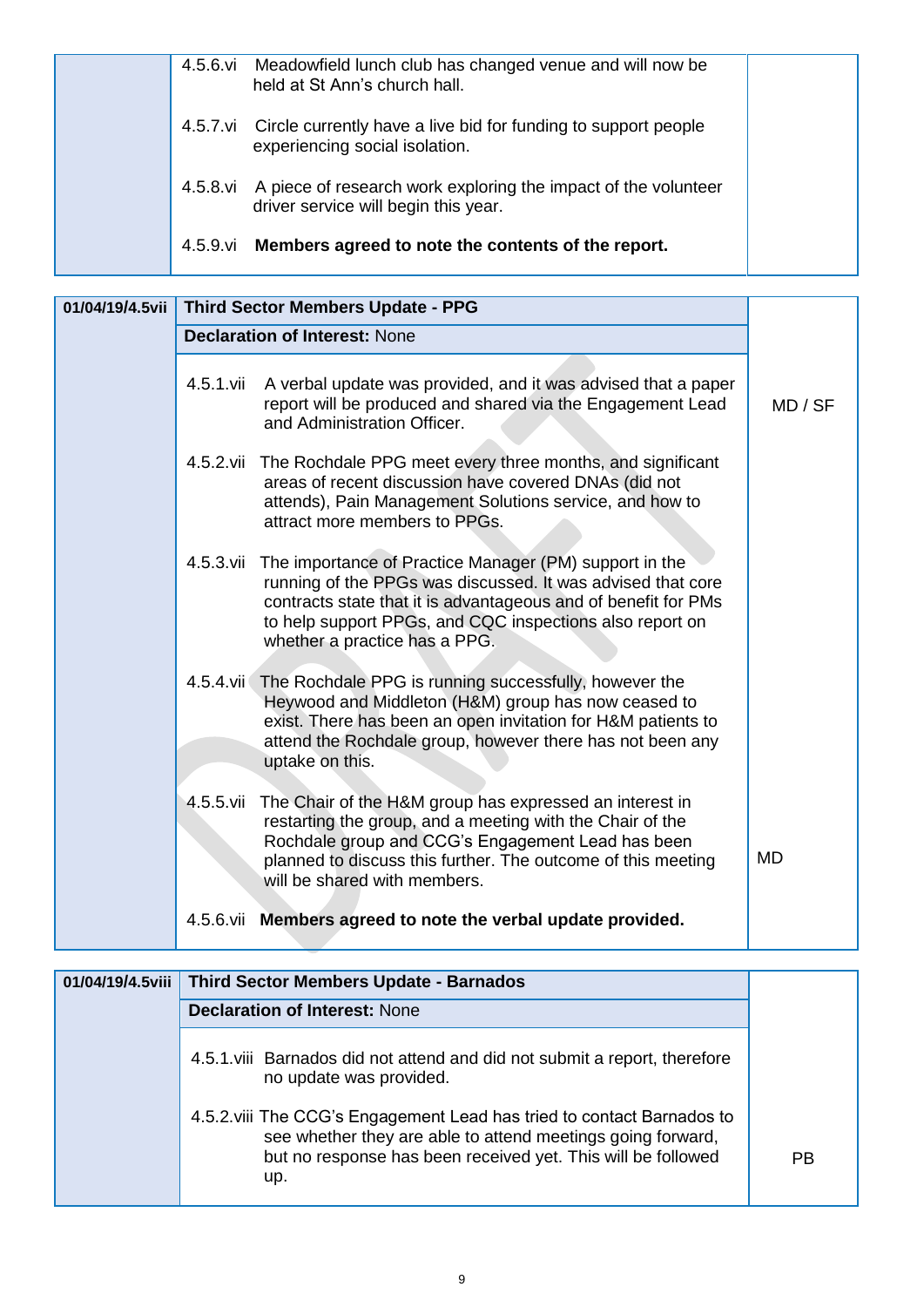| 01/04/19/4.6 |       | <b>NES Clinical Strategy</b>                                                                                                                                                                          |
|--------------|-------|-------------------------------------------------------------------------------------------------------------------------------------------------------------------------------------------------------|
|              |       | <b>Declaration of Interest: None</b>                                                                                                                                                                  |
|              |       | 4.6.1 A verbal update was provided.                                                                                                                                                                   |
|              |       | 4.6.2 Clinical work on the strategy has paused and therefore<br>communications and engagement work around this has not<br>progressed. Further work will take place once clinical work<br>recommences. |
|              | 4.6.3 | Members noted the verbal update provided.                                                                                                                                                             |

| 01/04/19/4.7 |       | <b>Transformation Programme Update</b>                                                                                                                            |
|--------------|-------|-------------------------------------------------------------------------------------------------------------------------------------------------------------------|
|              |       | <b>Declaration of Interest: None</b>                                                                                                                              |
|              |       | 4.7.1 The contents of the report were outlined.                                                                                                                   |
|              |       | 4.7.2 Communications and engagement work around transformation is<br>now reported to the Integrated Commissioning Board.                                          |
|              |       | 4.7.3 The Communications and Engagement Team are carrying out<br>promotional work around the Community Connectors, and will be<br>doing some outdoor advertising. |
|              | 4.7.4 | Members agreed to note the contents of the report.                                                                                                                |

# **01/04/19/4.8 Share for You Update Declaration of Interest: None** 4.8.1The contents of the report were outlined. 4.8.2Technology has now been enabled, and so the organisations involved are beginning to go live. 4.8.3The CCG continue to promote Share for You, and will attend the Rochdale Digital Festival on 8<sup>th</sup> June 2019. 4.8.4 **Members agreed to note the contents of the report.**

#### **5.0 ITEMS FOR INFORMATION ONLY**

| 01/04/19/5.1 | <b>Items for Information Only</b><br>• Work with local schools                                                                                                                                                                             |
|--------------|--------------------------------------------------------------------------------------------------------------------------------------------------------------------------------------------------------------------------------------------|
|              | 5.1.1 A verbal update was provided.                                                                                                                                                                                                        |
|              | 5.1.2 CCG work with Lower Place Primary School in Rochdale to support<br>education around NHS services has been reported to be a positive<br>experience, and the CCG's Governing Body strategy session in<br>February 2019 was held there. |
|              | 5.1.3 The Engagement Lead is also carrying out work in local schools                                                                                                                                                                       |